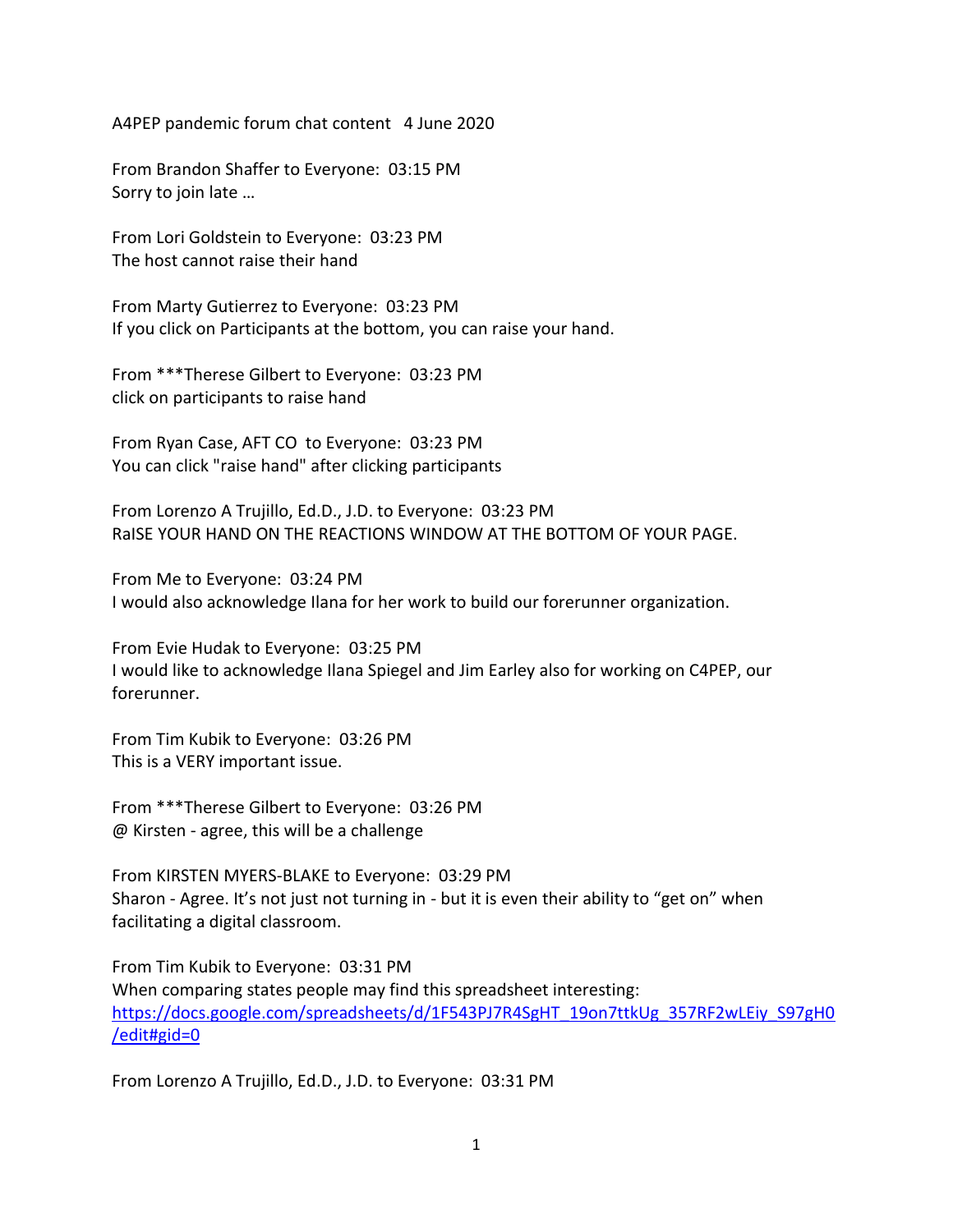Hey team, regrets but I will have to leave for the Dentist but want to let you know that Congressman Joe Neguse has convened a Latino Advisory Council. I, along with 21 others, sit on this Council. Our role is to advise and consult on federal issues. I will be following up on the issues related to accreditation that we discussed. If there are other items for me to communicate on behalf of A4PEP, please let me know. Thank you.

From Susie Hidalgo-Fahring to Everyone: 03:32 PM Lorenzo, I thought your name looked familiar. I'm on that Advisory Council as well!

From KIRSTEN MYERS-BLAKE to Everyone: 03:33 PM

Joann- that's exactly what I was trying to say as well. We have to have deep RELATIONSHIPS and communication systems with families in order to make our digital classrooms "work"

From Nora to Everyone: 03:34 PM

Was just on national forum on education issues that is predicting largest achievement loss for 2019-2020 - should speak to how ineffective remote learning is.

From Ilana Spiegel to Everyone: 03:34 PM

Thanks for the shout out, Judy. Such an important conversation today. I am wondering about the faces we aren't seeing today or hearing from, or black students and families, who are being hit doubly hard by both the health and economic impacts of COVID. What more can we do to support our BIPOC to access and attain education during and after the pandemic? What can we do to ensure their voices are part of these conversations?

From Evie Hudak to Everyone: 03:38 PM We have been working with Joyce Brooks from NAACP. We asked her to be on our board, but she is busy doing other advocacy things.

From \*\*\*Therese Gilbert to Everyone: 03:38 PM I do have my hand raised

From Evie Hudak to Everyone: 03:39 PM We also work with Jose Montiel and other active Latinos. Xochitl, don't assume from who decided to join us today that this is representative of our coalition.

From cindydreher to Everyone: 03:39 PM agree

From Evie Hudak to Everyone: 03:40 PM Oops, Jorge, not Jose, Montiel

From Ilana Spiegel to Everyone: 03:41 PM What I hear is that the voices of BIPOC students, parents, and families, need to be centered in any conversation, and on the board.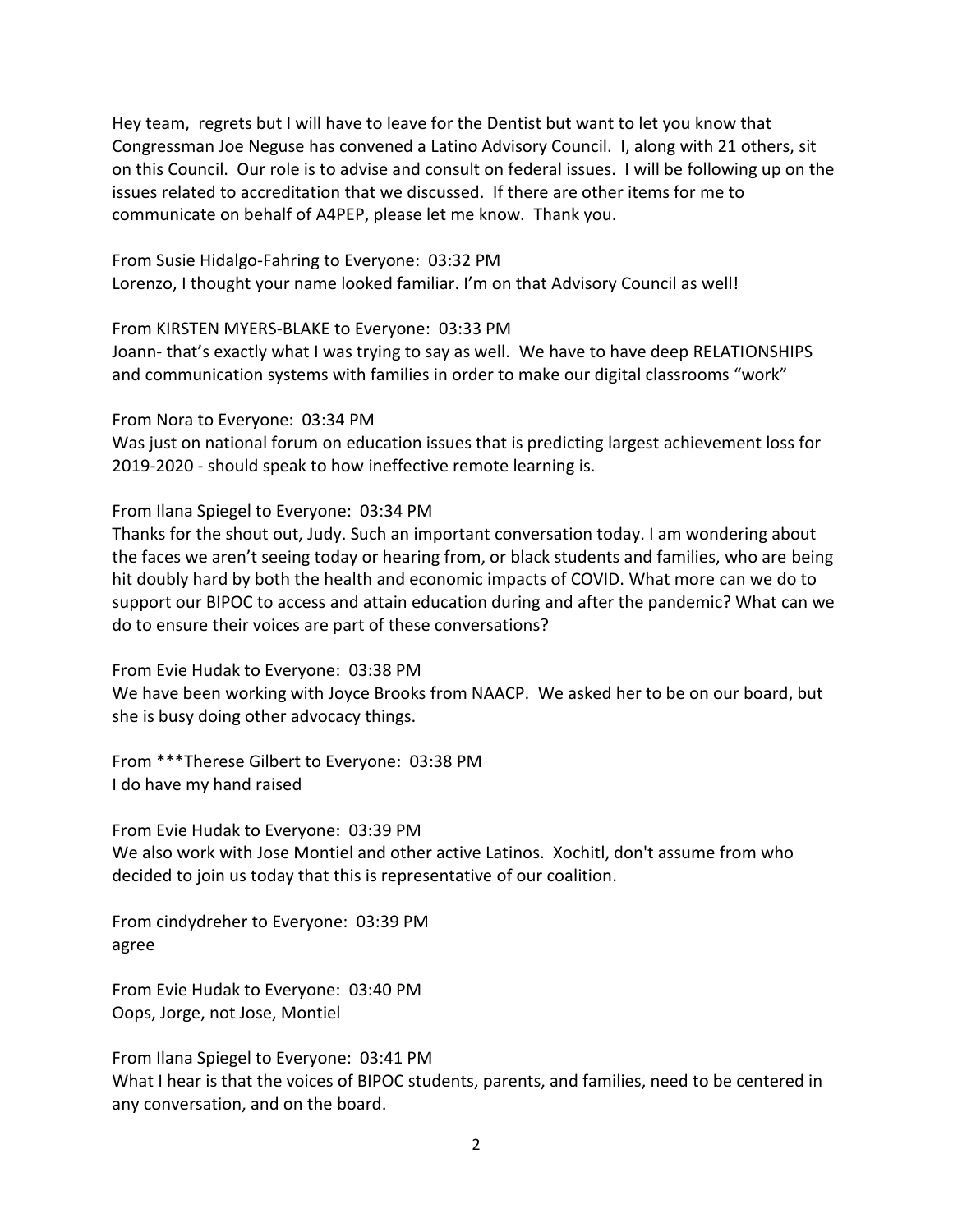From Lisa Escarcega to Everyone: 03:45 PM Well said Illana

From Me to Everyone: 03:50 PM We of A4PEP have had greater diversity on our board, but one went off to California. I forget where the other moved to.

From Ilana Spiegel to Everyone: 03:57 PM Here is Tim's message again with the link: When comparing states people may find this spreadsheet interesting: [https://docs.google.com/spreadsheets/d/1F543PJ7R4SgHT\\_19on7ttkUg\\_357RF2wLEiy\\_S97gH0](https://docs.google.com/spreadsheets/d/1F543PJ7R4SgHT_19on7ttkUg_357RF2wLEiy_S97gH0/edit#gid=0) [/edit#gid=0](https://docs.google.com/spreadsheets/d/1F543PJ7R4SgHT_19on7ttkUg_357RF2wLEiy_S97gH0/edit#gid=0)

From Carla Aguilar to Everyone: 04:02 PM The messaging and vocabulary matter. I agree. This might help with some of this discussion that is taking place: <https://www.cde.state.co.us/communications/needsinventory-results>

From Nora to Everyone: 04:03 PM CDE draft guidelines for 20-21 available for review and input requested. Valuable for all to see what is being considered and weigh in: cde.state.co.us/planning20-21

From Carla Aguilar to Everyone: 04:03 PM <https://www.cde.state.co.us/planning20-21> This is the link for the feedback.

From Susie Hidalgo-Fahring to Everyone: 04:06 PM Hi Marty! THANK YOU!

From Lori Goldstein to Everyone: 04:06 PM Marty: Thanks for sharing your insights!

From Jan Tanner to Everyone: 04:11 PM FYI Comcast is willing to forgive past due accounts when districts are trying to offer broadband to all students. Contact them.

From Sally Augden to Everyone: 04:14 PM fairtaxcolorado.org!

From Lisa Escarcega to Everyone: 04:14 PM Signing petition day is June 13 with locations all over the state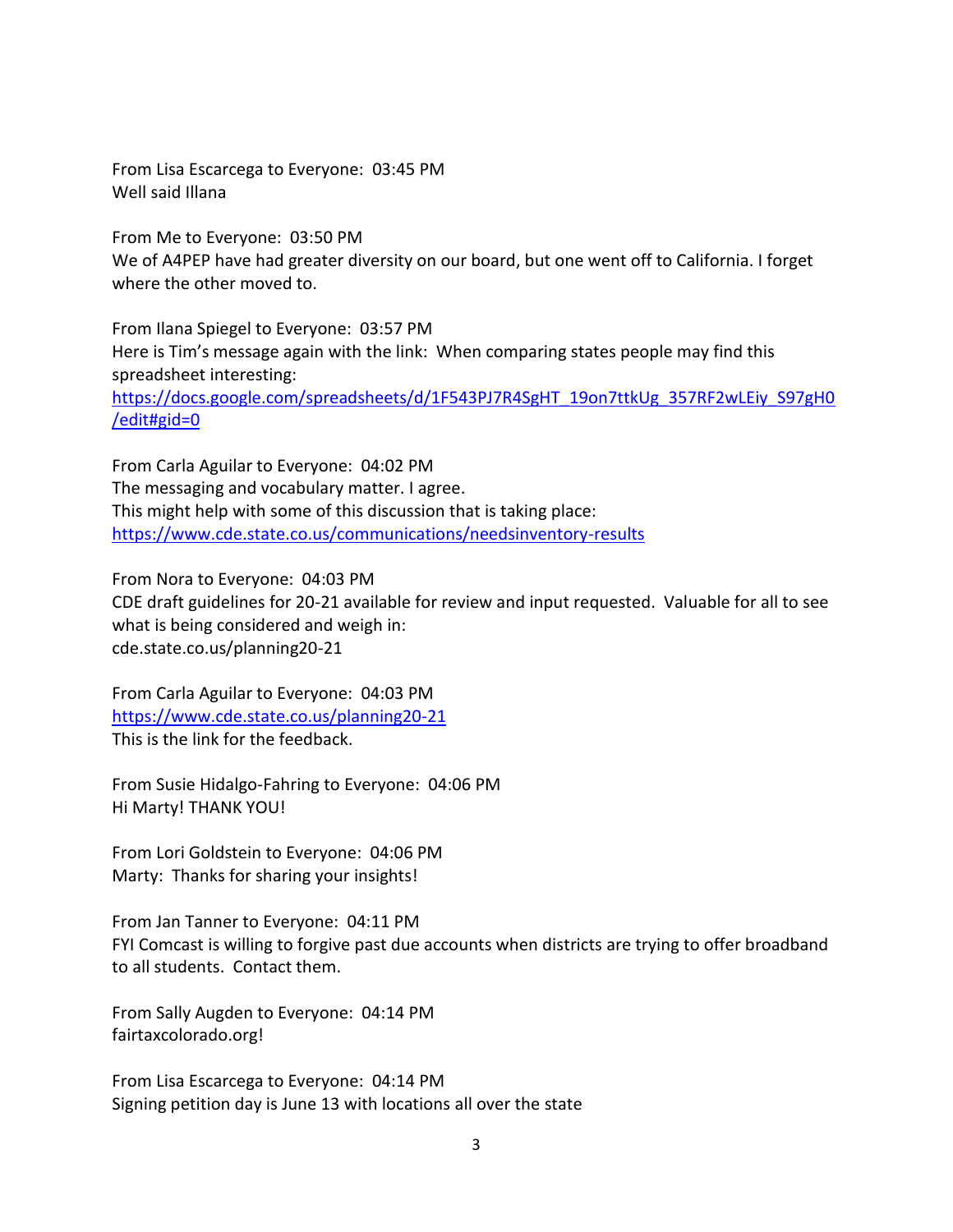From Lori Goldstein to Everyone: 04:15 PM Ask the legislature to refer the repeal of Galleghar and then vote for it!

From Nora to Everyone: 04:15 PM

Critical to get Fair Tax CO on the ballot - polling shows over 60% support if it get to the voters. Petition gathering is imperative - and so difficult without large group gatherings. Please see how you can help!!

From Kathy Plomer to Everyone: 04:21 PM Adams 12 has also sent a letter to the governor. He has already said he supports the repeal of Gallagher but has not signed on in support of 271.

From Susie Hidalgo-Fahring to Everyone: 04:23 PM I am going to have to go. Thank you for putting this together. Let me know if you want further perspective on racial equity and policy. As a parent of a student on an IEP I can also give that parent perspective.

From Lisa Escarcega to Everyone: 04:27 PM

CEA and many of us have put together a waiver document asking the state board to consider waiving many assessments - goes right along with what Don is saying The waivers include grad requirements and SB 191 for upcoming year(s)

From vgmik to Everyone: 04:28 PM 100% in agreement with Don. Definitely believe it is a perfect issue for A4PEP.

From Ilana Spiegel to Everyone: 04:28 PM Thank you, Lisa!

From Kathy Plomer to Everyone: 04:29 PM

Hi Don- CASB, CEA, CASE and the Rural Alliance have advocated for a time out from the accountability framework for two years. Those recommendations did not make it into the SFA as of right now. In the current draft bill, they agreed to allow a process to allow CDE and the state board to waive those requirements for next year. That is at least my current understanding.

From Me to Everyone: 04:30 PM This the first time I have heard of adjusting the curriculum part of the COVID-19 response.

From Evie Hudak to Everyone: 04:31 PM

A4PEP has created a Commission on Rethinking Accountability, which is working on making suggestions for the future, including the immediate future during the pandemic. We will be asking the State Board to suspend the UIP and performance frameworks altogether, and then we will have suggestions about how to restructure accountability not based on tests.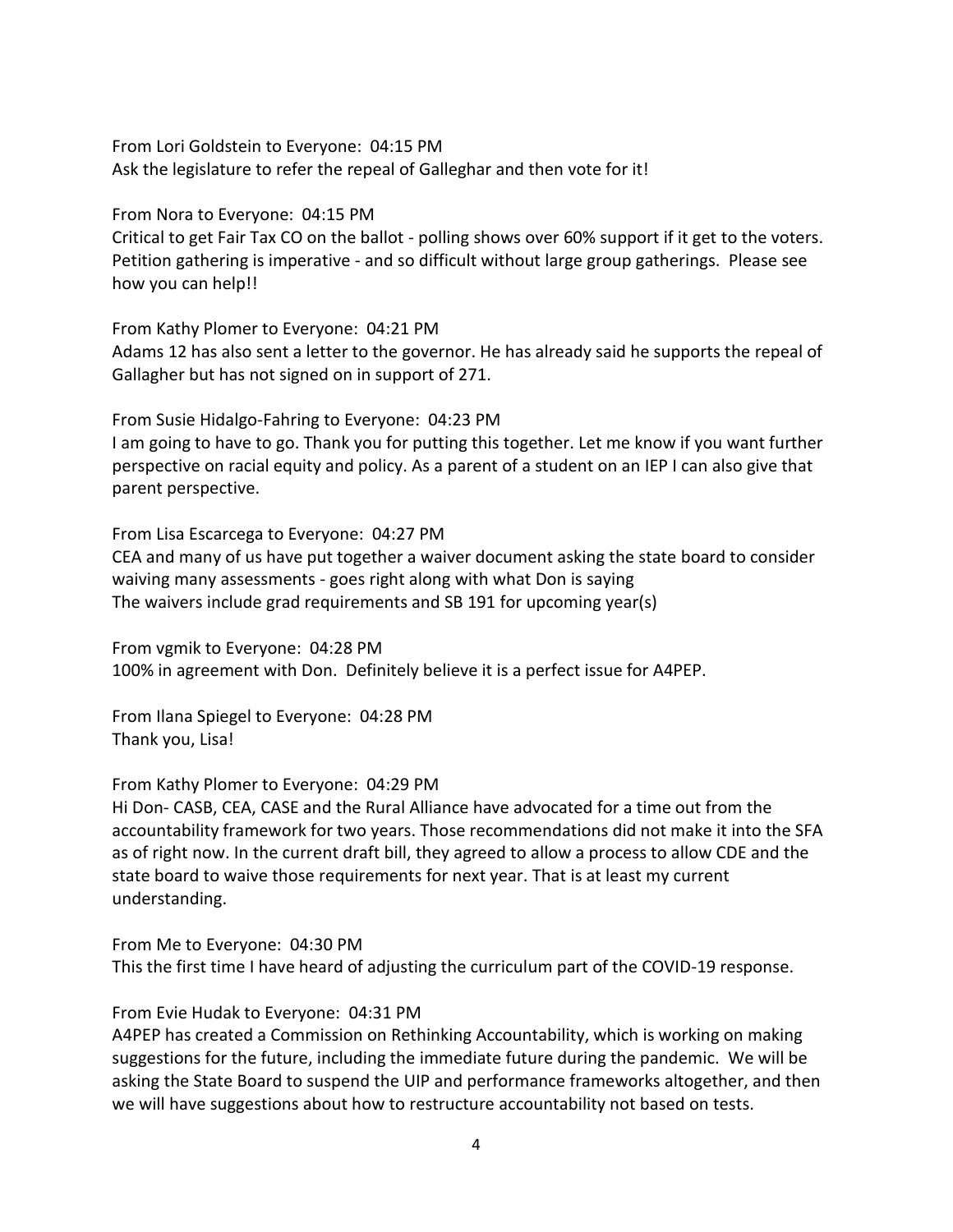From Brandon Shaffer to Everyone: 04:31 PM

The most recent draft of the SFA requires Katy Anthes to convene a group to examine whether or not assessments should be administered in the 2020-21 school year. It requires her to convene the group by Sept. 15th. This group should advocate for a seat at the table.

From Evie Hudak to Everyone: 04:31 PM Thanks, Brandon! We should definitely apply!

From Ilana Spiegel to Everyone: 04:32 PM

For those of you interested in literally and figuratively taking this conversation to the next level, join myself and Dan Baer, former executive director of the Colorado Department of Education, for a conversation about the future of public higher education Wednesday, June 10 at 5:30 PM. Here's where you can RSVP:

[https://docs.google.com/forms/d/e/1FAIpQLSdiBFuOGDFVNgX38dM9yBnIFdNmn\\_kRdn1QhJ8k](https://docs.google.com/forms/d/e/1FAIpQLSdiBFuOGDFVNgX38dM9yBnIFdNmn_kRdn1QhJ8kScZIqNaiQw/viewform?usp=send_form&usp=embed_facebook) [ScZIqNaiQw/viewform?usp=send\\_form&usp=embed\\_facebook](https://docs.google.com/forms/d/e/1FAIpQLSdiBFuOGDFVNgX38dM9yBnIFdNmn_kRdn1QhJ8kScZIqNaiQw/viewform?usp=send_form&usp=embed_facebook)

From Carla Aguilar to Everyone: 04:33 PM

This is a statement from the National Association for Music Education and over 50 other national arts groups on how the Arts are Essential: [https://nafme.org/nafme-joins-52-other](https://nafme.org/nafme-joins-52-other-national-organizations-support-arts-education-as-essential/)[national-organizations-support-arts-education-as-essential/](https://nafme.org/nafme-joins-52-other-national-organizations-support-arts-education-as-essential/)

From vgmik to Everyone: 04:33 PM Thanks, Carla

From Sally Augden to Everyone: 04:34 PM What is UIP?

From Ilana Spiegel to Everyone: 04:34 PM

I will make sure to let you all know when Bob Schaeffer, from FairTest, will be talking about what it means for Colorado to remove testing as a graduation requirement and college admissions requirement in Colorado as other states have done.

From Carla Aguilar to Everyone: 04:34 PM I would recommend that you send this to District leaders, administrators, and the Commissioner of Education.

From Ilana Spiegel to Everyone: 04:34 PM Sally, UIP is the accountability plan, Unified Improvement Plan.

From Sally Augden to Everyone: 04:38 PM

Actually heard Susanna Cordova say (in a A+ and Education Reform Now) forum that we need to be looking at differentiated instruction and project learning. Echoed by whatshisname Klein who is now a superintendent on the Western slope.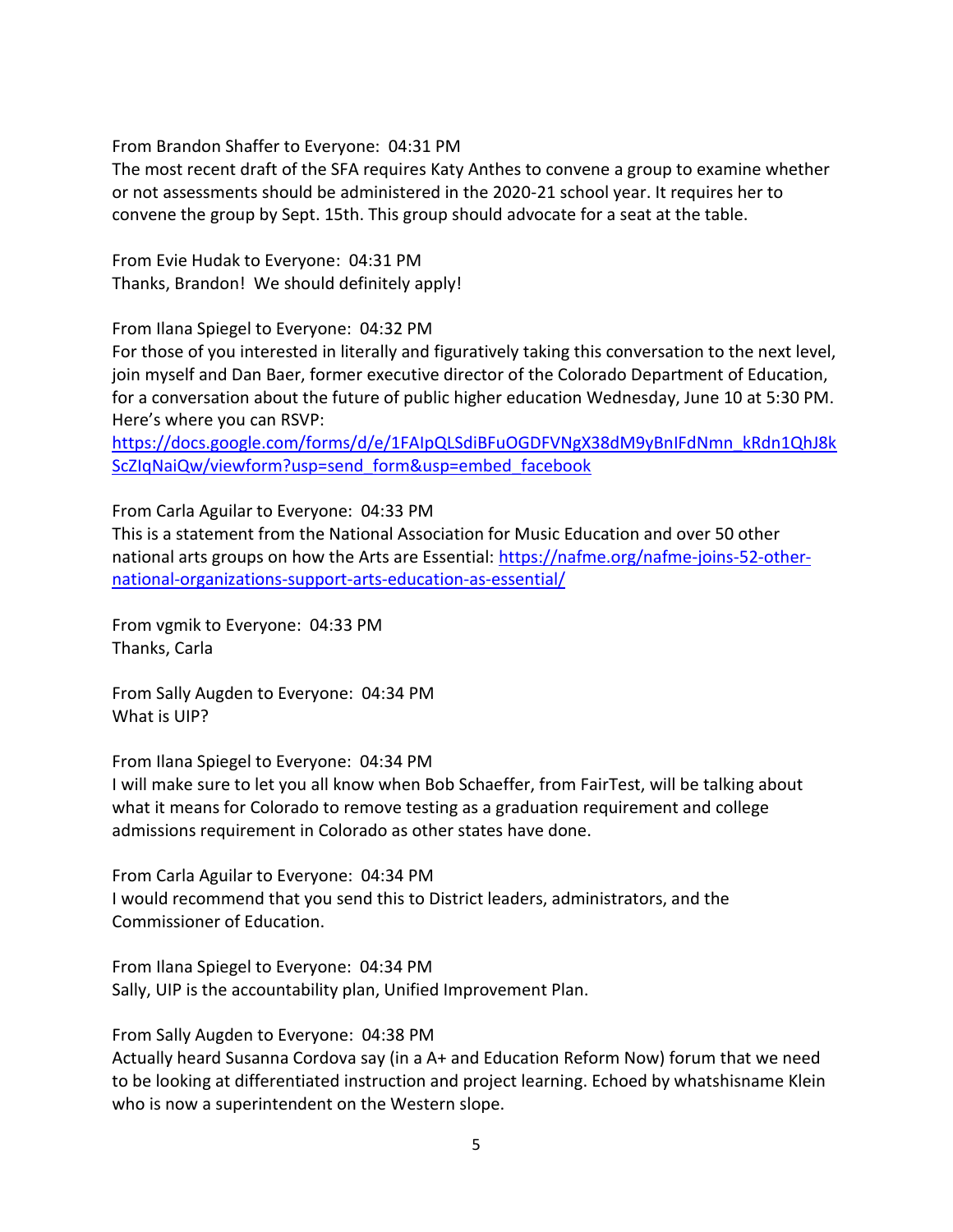From Jim Earley to Everyone: 04:39 PM

@Sally, to add on to what Ilana said, the UIP is required by the state (CDE) and incorporates a district's test data/performance and is used to set performance goals.

From Evie Hudak to Everyone: 04:41 PM Lisa, where can we access that?

From Lisa Escarcega to Everyone: 04:44 PM Evie - as soon as they agree to let their letter go public - I will send it on. I saw one of the mostly final drafts yesterday

From Maggie Miller to Everyone: 04:45 PM I was part of an action today that made me hopeful. Check out <https://www.facebook.com/watch/live/?v=2363049100654918&ref=search> . Six unions, and Coloradans for Common Good (of which I'm part) expressed to six DPS board members several concerns and priorities related to their budget cutting process. One recommendation: to consider a source of budget-cutting: \$5 million in the DPS budget that is currently allocated to "Assessment, Reporting, and Data Support Office." Of course the board members didn't agree on the spot but they committed to keep on working with us.

From Evie Hudak to Everyone: 04:47 PM

Lisa, Kathy, et al - A4PEP is looking to have CASE, CASB, and CEA sign onto our letter about suspending the UIP. Please contact me offline and let me know who to send it to for the ask. Nora, we'd also like PTA to sign on

From Nora to Everyone: 04:48 PM Would love to see A4PEP on list of endorsers for Fair Tax Colorado!

From Kathy Plomer to Everyone: 04:48 PM For CASB, I would send to Cheri Wrench, Executive Director. [Cwrench@casb.org](mailto:Cwrench@casb.org)

From vgmik to Everyone: 04:49 PM Excellent issue for us, in my opinion, Nora

From Evie Hudak to Everyone: 04:53 PM A4PEP has endorsed 271; we need to let the campaign know that - thanks for the reminder! Ryan, can we ask you for AFT to sign onto our letter too?

From Lori Goldstein to Everyone: 04:56 PM Thank you A4PEP!

From Karla Esser to Everyone: 04:57 PM